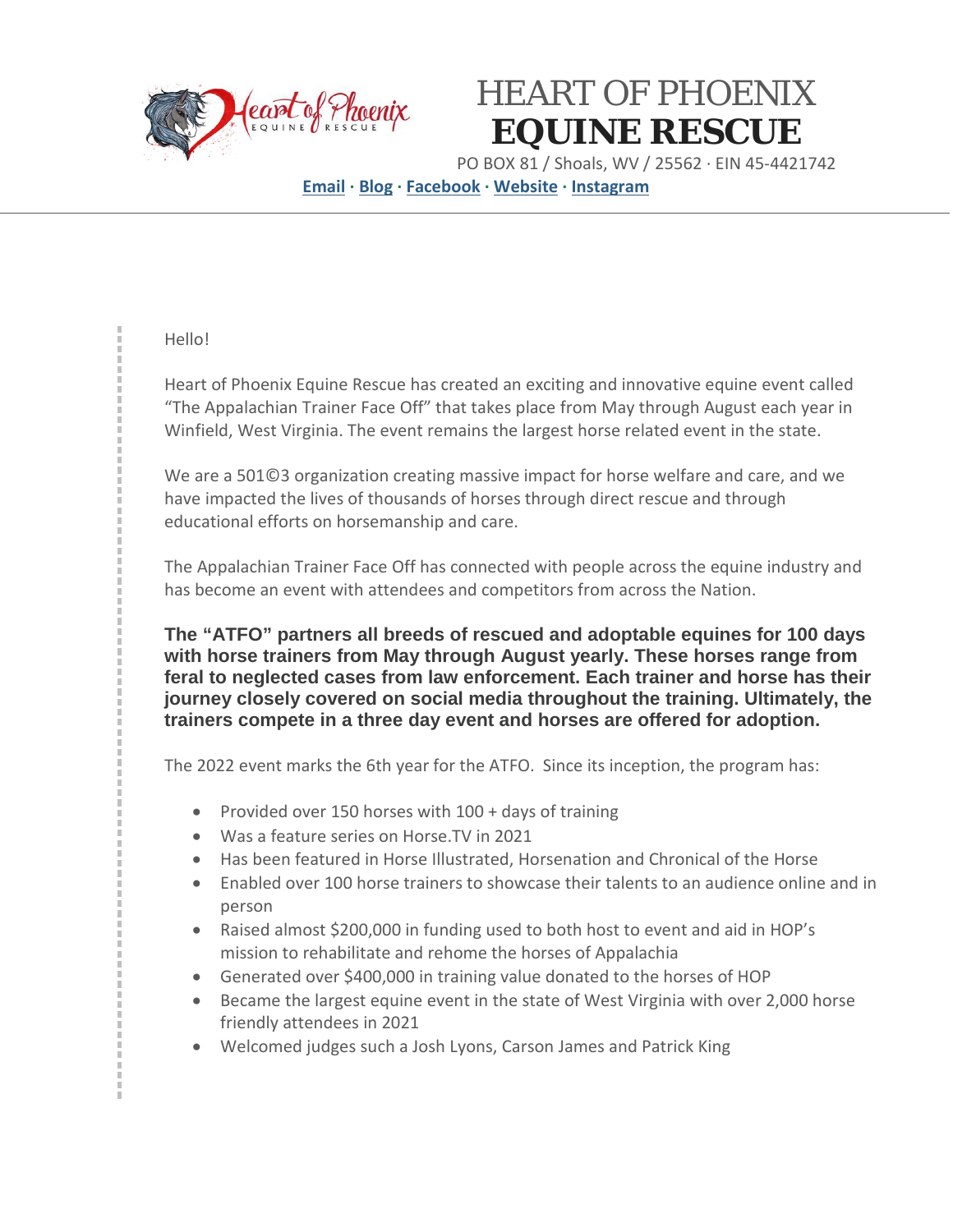Through partnership and collaboration within the industry, our organization has created amazing relationships with horse people across this nation and improved the lives of a massive number of horses. We have received recognition nationally for our impact on the horse community in Appalachia, and we would like to invite your company to become a partner in this remarkable event.

Our organization has a passionate, broad support base across our region, with a large and audience following our work via social media and through our popular equine blog.

We would sincerely appreciate an opportunity to share more about our work, the Appalachian Trainer Face Off, and to discuss the benefits of a partnership with your company!

You can tailor a sponsorship that works for you and your business!

We have additional partnership and sponsor material we are very happy share, at your request.

Tinia Creamer President and Founder [tinia@wvhorserescue.org](mailto:tinia@wvhorserescue.org)

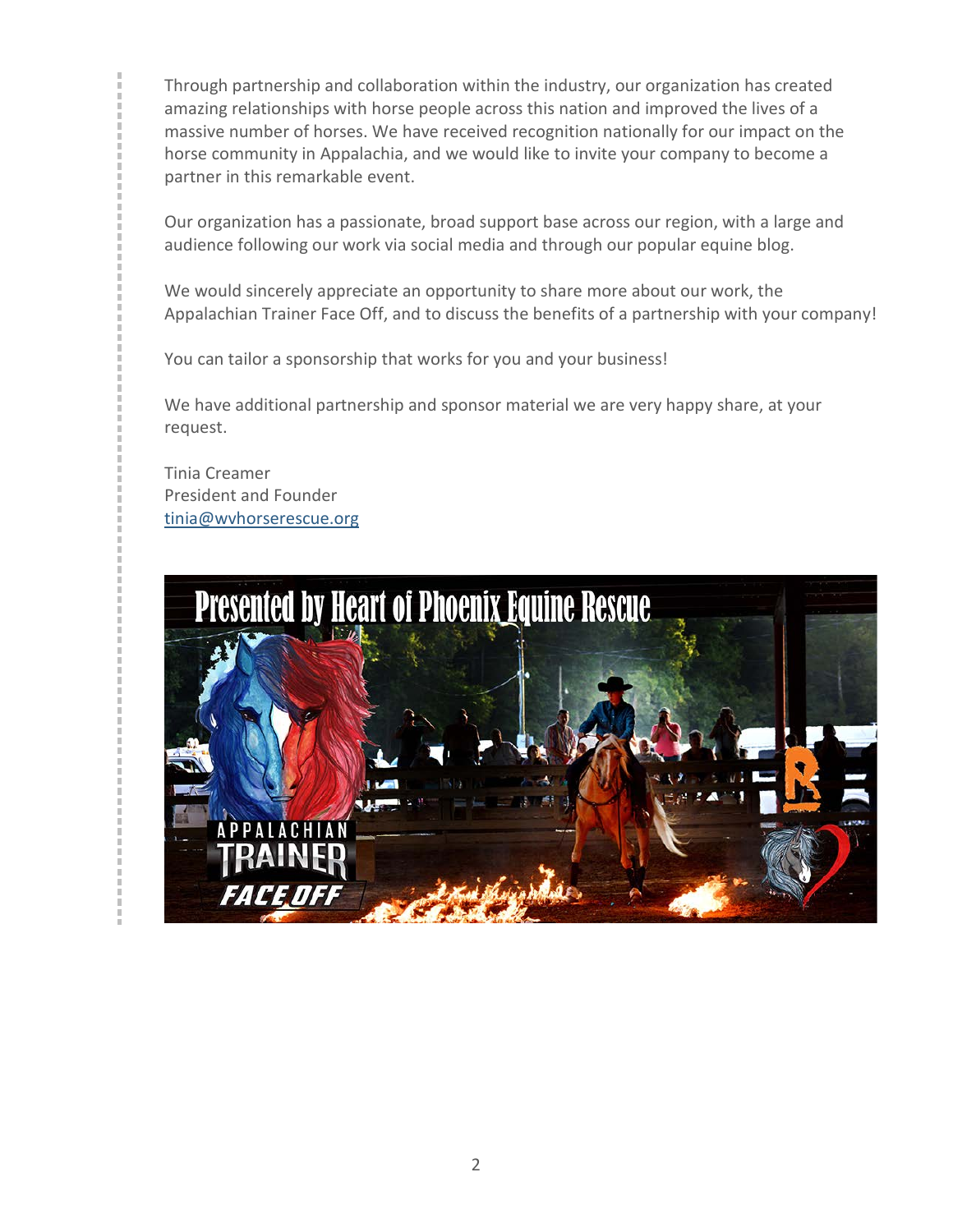### *Why investing in the Appalachian Trainer Face Off makes sense for your business:*

Heart of Phoenix, as an organization, enjoys a combined following of over 100,000 people across our social media outlets and blog.

During the Appalachian Trainer Face Off 100 day event, thousands of followers check in daily to see how the horses are progressing on all of our pages and sites, so the ability to reach an engaged audience is present daily.

Heart of Phoenix is a trusted educational resource for horse owners worldwide.

The ATFO is bringing new and revitalized equine opportunities to West Virginia.

Horse owners tend to be potential customers with an above average interest range and income base.

Sponsorships are tailored to what you are looking for, and they can be created for any budget.

### *Some areas for marketing with your investment include:*

Booths • Product placement • Tables • Session speakers • Event Signage • Online Business Sharing • Dinner Sponsorship • Horse sponsorship • Logos on Event Marketing • Announcements during Event

*Let us know your budget, and if our packages do not fit, we will create a package for you!*